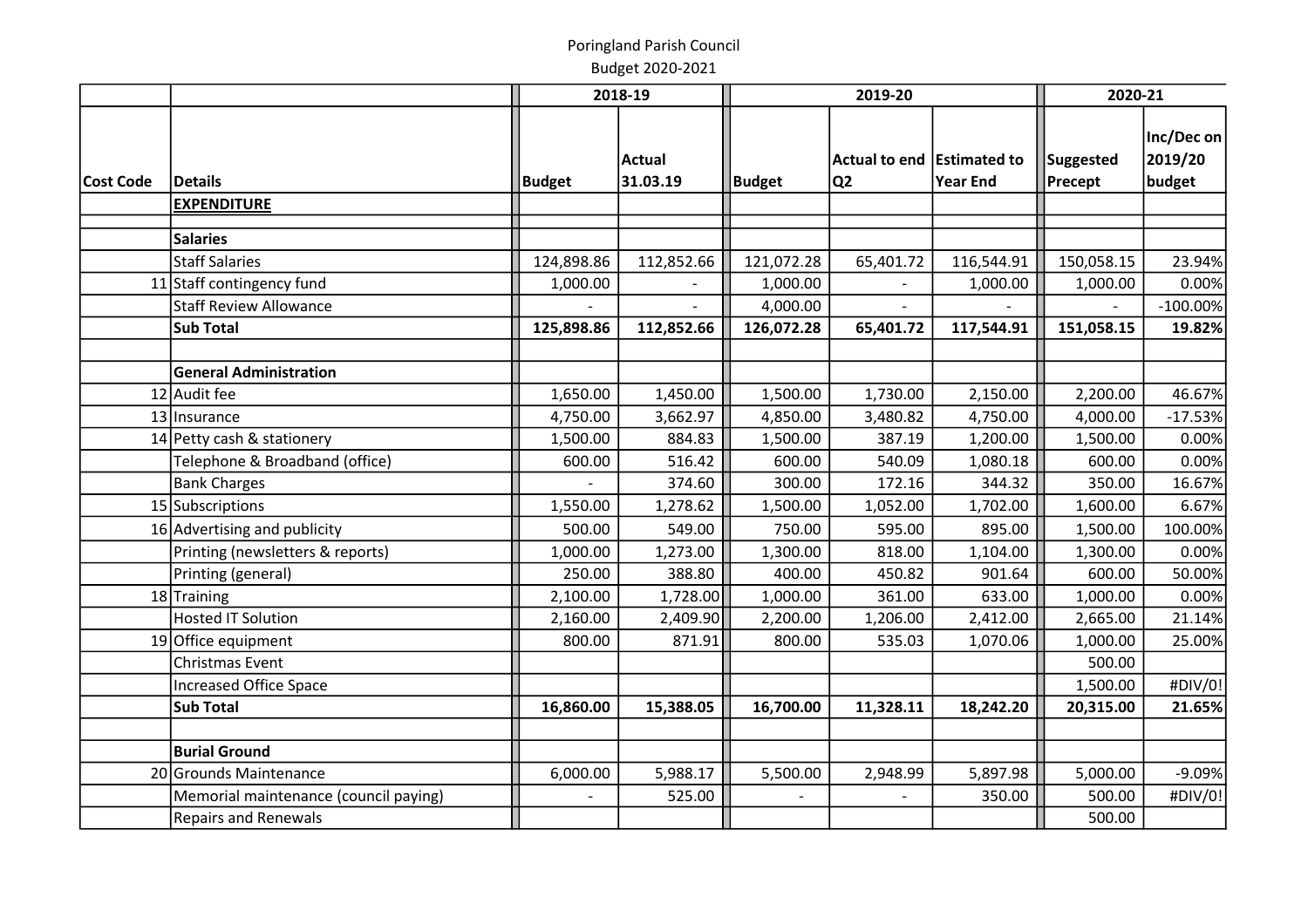|           |                                  |               |               |               |                            |                 |                | Inc/Dec on |
|-----------|----------------------------------|---------------|---------------|---------------|----------------------------|-----------------|----------------|------------|
|           |                                  |               | <b>Actual</b> |               | Actual to end Estimated to |                 | Suggested      | 2019/20    |
| Cost Code | <b>Details</b>                   | <b>Budget</b> | 31.03.19      | <b>Budget</b> | lQ2                        | <b>Year End</b> | Precept        | budget     |
|           | <b>New Burial Ground Project</b> |               |               | 10,000.00     |                            |                 | 10,000.00      | #DIV/0!    |
|           | <b>Sub Total</b>                 | 6,000.00      | 6,513.17      | 15,500.00     | 2,948.99                   | 6,247.98        | 16,000.00      | 156.08%    |
|           |                                  |               |               |               |                            |                 |                |            |
|           | <b>Community Centre</b>          |               |               |               |                            |                 |                |            |
|           | 21 Maintenance                   | 6,000.00      | 10,415.22     | 10,000.00     | 2,982.43                   | 9,982.43        | 10,000.00      | 0.00%      |
|           | 22 Cleaning                      | 2,000.00      | 2,132.23      | 2,000.00      | 626.43                     | 1,252.86        | 2,000.00       | 0.00%      |
|           | 23 Heat & light                  | 7,500.00      | 9,175.78      | 8,000.00      | 4,505.70                   | 9,011.40        | 10,000.00      | 25.00%     |
|           | 24 Water                         | 1,000.00      | 1,126.70      | 1,000.00      | 578.54                     | 1,157.08        | 1,200.00       | 20.00%     |
|           | $25$ Rates                       |               |               |               |                            |                 |                | #DIV/0!    |
|           | Phones & Alarm Line              |               |               |               |                            |                 | 492.00         |            |
|           | <b>Alarm Monitoring</b>          |               |               |               |                            |                 | 300.00         |            |
|           | 26 Capital and Improvements      |               | 3,825.92      |               |                            | $\sim$          |                |            |
|           | Misc Equipment                   |               |               |               | 1,076.90                   |                 |                |            |
|           | Decorating                       | 1,280.00      |               |               |                            |                 |                |            |
|           | <b>Back Door Redesign</b>        |               |               | 5,840.00      | 6,327.75                   |                 | $\blacksquare$ |            |
|           | <b>Gents Toilets</b>             |               |               | 1,100.00      | 1,063.14                   |                 |                |            |
|           | <b>Sinking Fund</b>              |               |               | 10,000.00     | 1,477.53                   |                 |                |            |
|           | 27 Grounds maintenance           | 2,350.00      | 2,449.47      | 2,350.00      | 1,174.98                   | 2,349.96        | 1,950.00       | $-17.02%$  |
|           | $28$ Bar                         | 3,500.00      | 5,492.48      | 3,500.00      | 2,049.33                   | 3,549.33        | 4,000.00       | 14.29%     |
|           | <b>Relief Caretaker</b>          | 9,000.00      | 6,641.86      | 7,000.00      | 43.50                      | 4,543.50        | 500.00         | $-92.86%$  |
|           | Event Expenditure                | 7,250.00      | 9,536.58      | 5,000.00      | 5,629.35                   | 8,379.35        | 8,000.00       | 60.00%     |
|           | 29 Contingency fund              | 3,000.00      | 369.93        | 3,000.00      |                            | 3,000.00        | 10,000.00      | 233.33%    |
|           | 30 PRS Licence                   | 700.00        | 1,319.35      | 700.00        |                            | 700.00          | 1,500.00       | 114.29%    |
|           | 31 Loan repayment                | 8,713.26      | 8,713.63      | 8,713.26      | 4,356.63                   | 8,713.26        | 8,713.26       | 0.00%      |
|           | <b>Sub Total</b>                 | 52,293.26     | 61,199.15     | 68,203.26     | 31,892.21                  | 52,639.17       | 58,655.26      | $-14.00%$  |
|           |                                  |               |               |               |                            |                 |                |            |
|           | <b>Outside Spaces</b>            |               |               |               |                            |                 |                |            |
|           | Capital and Improvements         |               | 1,809.50      |               |                            |                 |                |            |
|           | Parish Partnership               |               |               | 300.00        | 300.00                     |                 |                |            |
|           | Tree Inspection Report           |               |               |               |                            |                 | 2,000.00       |            |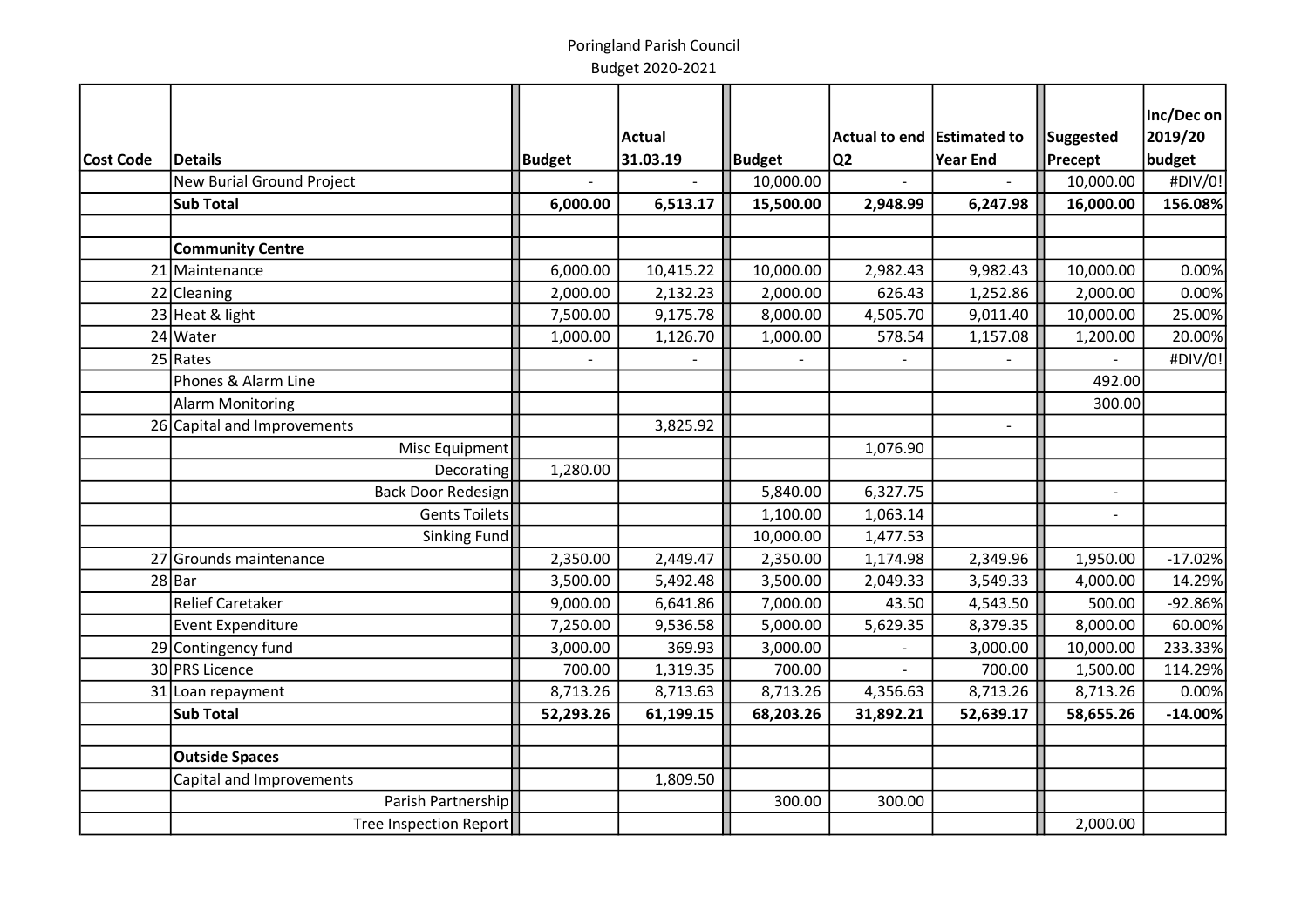|           |                                        |           |           |               |                              |                 |                | Inc/Dec on |
|-----------|----------------------------------------|-----------|-----------|---------------|------------------------------|-----------------|----------------|------------|
|           |                                        |           | Actual    |               | Actual to end   Estimated to |                 | Suggested      | 2019/20    |
| Cost Code | Details                                | Budget    | 31.03.19  | <b>Budget</b> | Q2                           | <b>Year End</b> | <b>Precept</b> | budget     |
|           | Tree Inspection Remedial Works         |           |           |               |                              |                 | 2,000.00       |            |
|           | Purchase of Police Shed                |           |           |               |                              |                 | 3,000.00       |            |
|           | <b>Extension of Police Shed</b>        |           |           |               |                              |                 | 1,760.00       |            |
|           | War Memorial Fund                      |           |           | 5,070.00      |                              |                 |                |            |
|           | Misc                                   |           |           |               | 140.00                       | 140.00          |                |            |
|           | Devlin Drive Grounds Maintenance       | 780.00    | 790.00    | 807.00        | 335.00                       | 855.00          | 720.00         | $-10.78%$  |
|           | Mulberry Close Play Equipment          |           | 3,475.41  |               | 3,400.30                     | 3,400.30        |                | #DIV/0!    |
|           | <b>Mulberry Close Grounds</b>          | 2,420.00  | 3,719.47  | 2,290.00      | 2,402.34                     | 3,255.67        | 2,200.00       | $-3.93%$   |
|           | <b>Trafalgar Square</b>                | 1,160.00  | 2,167.94  | 1,160.00      | 1,512.98                     | 2,189.60        | 1,160.00       | 0.00%      |
|           | <b>Rosebery Park</b>                   | 2,090.00  | 3,015.78  | 1,750.00      | 2,070.62                     | 3,173.54        | 1,650.00       | $-5.71%$   |
|           | Norwich Road Bus Shelter               | 250.00    | 150.00    | 200.00        | 100.00                       | 200.00          | 200.00         | 0.00%      |
|           | <b>Verge Cutting</b>                   | 2,460.00  | 3,163.01  | 2,556.00      | 1,825.70                     | 2,879.99        | 2,632.00       | 2.97%      |
|           | <b>Memorial Garden</b>                 | 1,500.00  | 1,500.00  | 1,500.00      | 750.00                       | 1,500.00        | 928.00         | $-38.13%$  |
|           | Dog Bins                               | 1,900.00  | 1,657.95  | 2,100.00      | 247.89                       | 2,147.89        | 2,310.00       | 10.00%     |
|           | 33 General repairs and replacements    | 1,000.00  | 16.66     | 1,500.00      | 100.00                       | 100.00          | 1,500.00       | 0.00%      |
|           | <b>Bench Maintenance</b>               |           |           |               |                              |                 | 500.00         | #DIV/0!    |
|           | <b>Sub Total</b>                       | 13,560.00 | 21,465.72 | 19,233.00     | 13,184.83                    | 19,841.99       | 22,560.00      | 17.30%     |
|           |                                        |           |           |               |                              |                 |                |            |
|           | Playing Field                          |           |           |               |                              |                 |                |            |
|           | 34 General Costs                       | 8,000.00  | 12,742.61 | 8,000.00      | 3,232.33                     | 6,464.66        | 8,000.00       | 0.00%      |
|           | General Cost - Ditch Clearance         |           |           |               |                              |                 | 1,500.00       | #DIV/0!    |
|           | Capital Improvement - Heating          | 6,434.00  | 8,586.29  | $\mathbf{r}$  |                              |                 |                | #DIV/0!    |
|           | <b>Repairs and Replacements</b>        |           |           | 2,000.00      | 971.64                       | 1,471.64        | 2,500.00       | 25.00%     |
|           | 35 Grass cutting & Grounds Maintenance | 2,425.00  | 2,222.92  | 2,709.00      | 1,299.58                     | 2,916.22        | 2,040.00       | $-24.70%$  |
|           | <b>Sub Total</b>                       | 16,859.00 | 23,551.82 | 12,709.00     | 5,503.55                     | 10,852.52       | 14,040.00      | 10.47%     |
|           | <b>Miscelleneous</b>                   |           |           |               |                              |                 |                |            |
|           | <b>Professional Fees</b>               | 1,500.00  | 4,250.00  | 1,500.00      |                              |                 | 1,500.00       | 0.00%      |
|           | 38 General Contingency                 | 1,600.00  |           | 1,600.00      |                              | 1,600.00        | 1,600.00       | 0.00%      |
|           | Octagon Post Office (S137)             | 200.00    |           | 200.00        | 200.00                       | 400.00          | 200.00         | 0.00%      |
|           | 39 Section 137                         | 300.00    | 225.00    | 300.00        | 175.00                       | 400.00          | 500.00         | 66.67%     |
|           | Sub Total                              | 3,600.00  | 4,475.00  | 3,600.00      | 375.00                       | 2,400.00        | 3,800.00       | 5.56%      |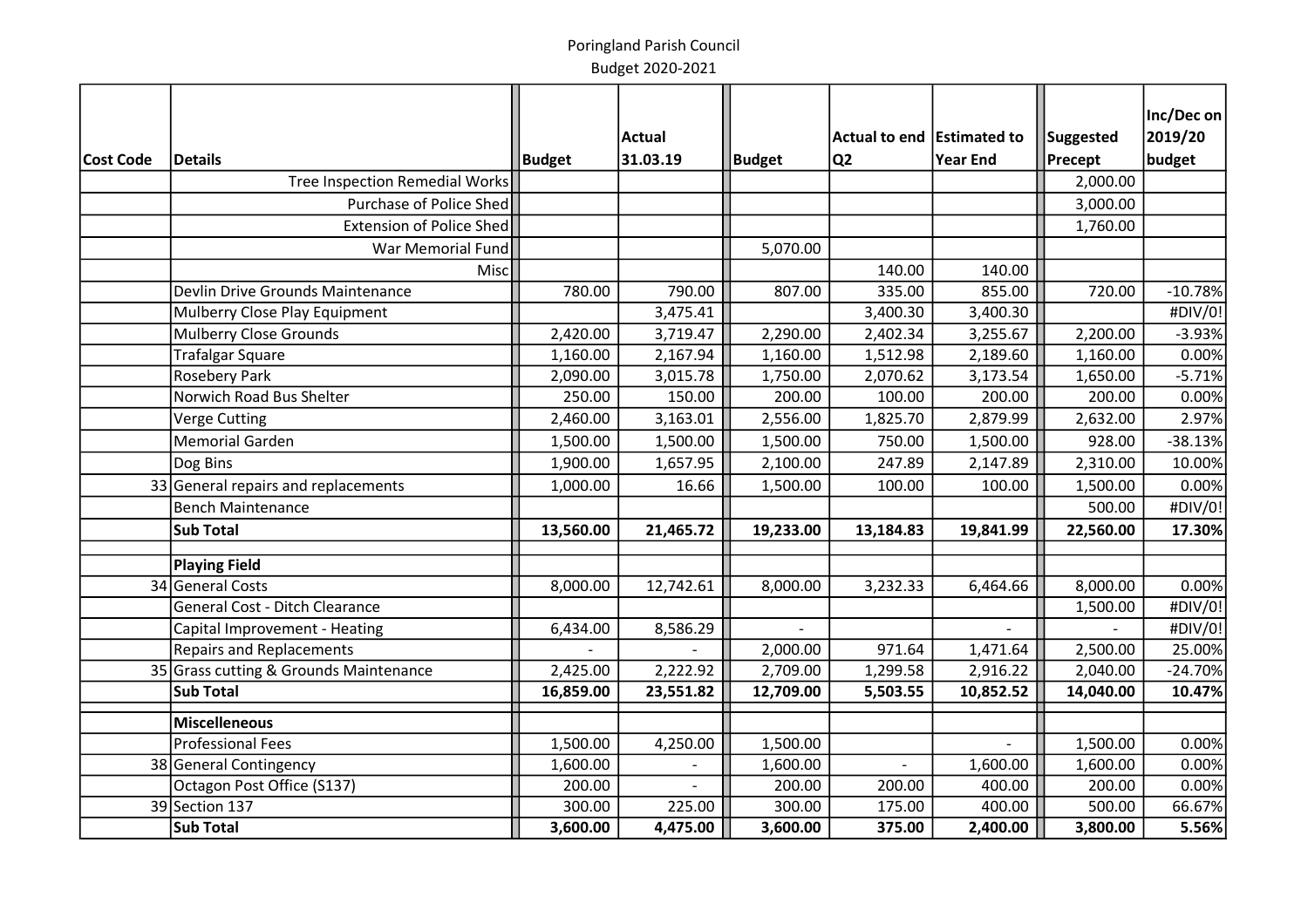| Cost Code | <b>Details</b>                              | Budget     | Actual<br>31.03.19 | Budget     | Actual to end Estimated to<br> Q2 | <b>Year End</b> | Suggested<br><b>Precept</b> | $ Inc/Dec$ on $ $<br>2019/20<br>budget |
|-----------|---------------------------------------------|------------|--------------------|------------|-----------------------------------|-----------------|-----------------------------|----------------------------------------|
|           |                                             |            |                    |            |                                   |                 |                             |                                        |
|           | <b>Projects</b>                             |            |                    |            |                                   |                 |                             |                                        |
|           | Community Land Project Planning & Prof Fees | 33,000.00  | 3,925.00           |            |                                   |                 | 7,500.00                    |                                        |
|           | Community Land Project - Delivery           |            |                    |            |                                   |                 |                             |                                        |
|           | Neighbourhood Planning                      | 16,500.00  | 8,316.00           | 8,500.00   | 2,300.00                          | 15,734.00       |                             |                                        |
|           | <b>Sub Total</b>                            | 49,500.00  |                    | 8,500.00   | 2,300.00                          | 15,734.00       | 7,500.00                    |                                        |
|           | <b>TOTAL EXPENDITURE</b>                    | 284,571.12 | 247,248.40         | 270,517.54 | 129,985.42                        | 237,254.79      | 293,928.41                  | 8.65%                                  |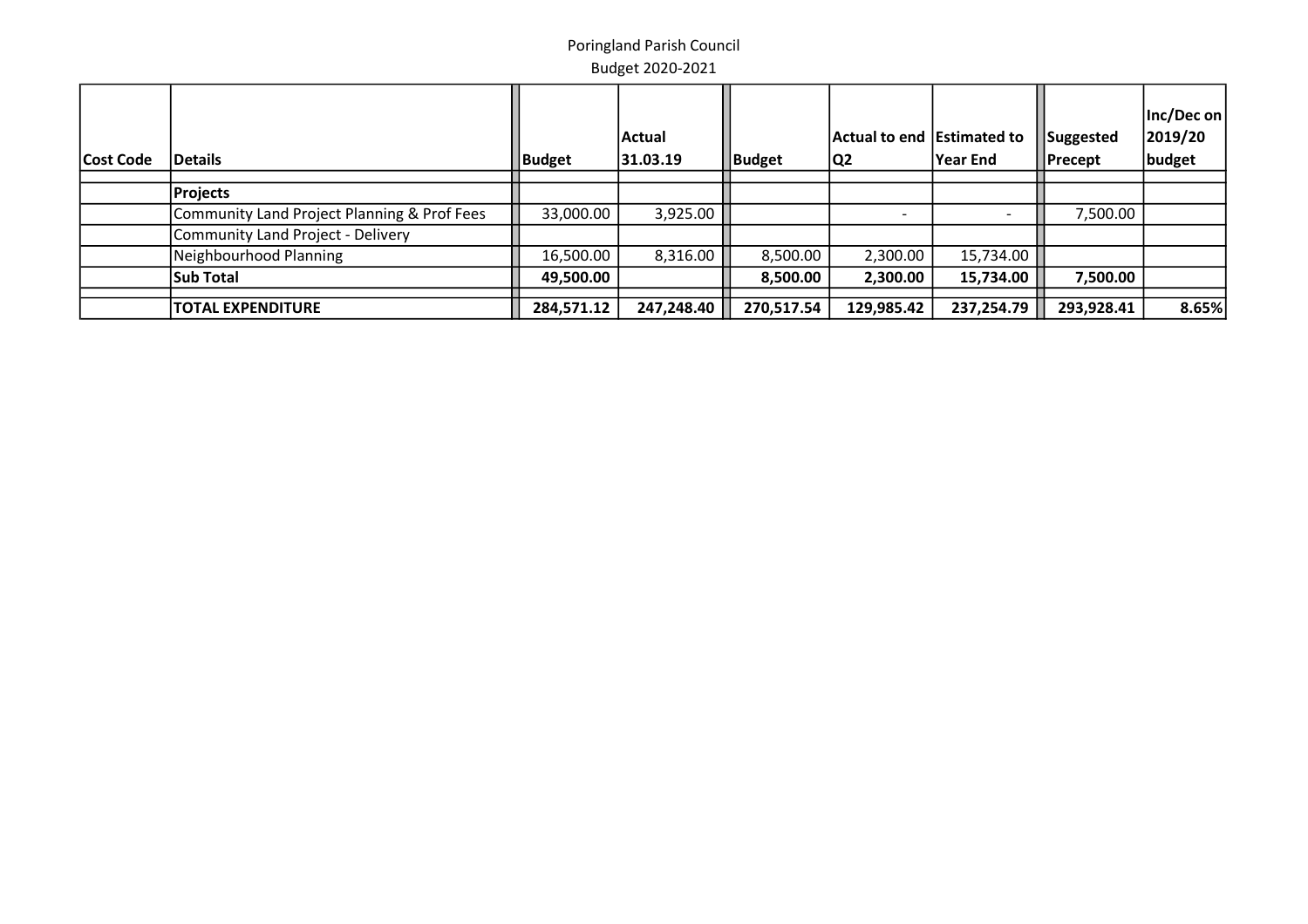|           |                                      |               | <b>Actual</b>  |               | Actual to end Estimated to |                 | Suggested | Inc/Dec on<br>2019/20 |
|-----------|--------------------------------------|---------------|----------------|---------------|----------------------------|-----------------|-----------|-----------------------|
| Cost Code | Details                              | <b>Budget</b> | 31.03.19       | <b>Budget</b> | Q <sub>2</sub>             | <b>Year End</b> | Precept   | budget                |
|           |                                      |               |                |               |                            |                 |           |                       |
|           | <b>INCOME</b>                        |               |                |               |                            |                 |           |                       |
|           | 40 Miscelleneous                     | 500.00        | 1,818.58       | 500.00        | 495.00                     | 495.00          | 500.00    | 0.00%                 |
|           | Verge Cutting Delegation             | 4,100.00      | 4,015.32       | 4,200.00      | 4,272.19                   | 4,272.19        | 4,300.00  | 2.38%                 |
|           | Neighbourhood Planning Grant         | 15,000.00     | 8,230.00       |               |                            |                 |           | #DIV/0!               |
|           | <b>Capital Grants</b>                |               | 4,336.25       |               |                            |                 |           | #DIV/0!               |
|           | 41 Interest on investment            | 2,000.00      | 3,508.02       | 4,000.00      | 1,389.88                   | 2,389.88        | 4,000.00  | 0.00%                 |
|           | 42 Burial Ground - General           | 5,500.00      | 17,842.15      | 2,375.00      | 506.00                     | 3,006.00        | 1,500.00  | $-36.84%$             |
|           | <b>Burial Ground - Memorials</b>     |               | 1,050.00       |               |                            | 350.00          |           | #DIV/0!               |
|           | Refunds                              |               |                |               |                            |                 |           | #DIV/0!               |
|           | <b>Sub Total</b>                     | 27,100.00     | 40,800.32      | 11,075.00     | 6,663.07                   | 10,513.07       | 10,300.00 | $-7.00%$              |
|           |                                      |               |                |               |                            |                 |           |                       |
|           | <b>Community Centre Income</b>       |               |                |               |                            |                 |           |                       |
|           | 44 Hirers - Regular                  | 40,000.00     | 44,943.42      | 45,000.00     | 28,153.22                  | 56,306.44       | 45,000.00 | 0.00%                 |
|           | 45 Hirers - Casual                   | 10,000.00     | 12,341.81      | 10,000.00     | 4,915.87                   | 9,831.74        | 10,000.00 | 0.00%                 |
|           | 46 Bar takings                       | 9,000.00      | 10,857.96      | 8,500.00      | 6,362.18                   | 12,724.36       | 10,000.00 | 17.65%                |
|           | 47 Police                            | 3,000.00      | 1,585.58       | 2,500.00      | 1,040.11                   | 2,220.47        | 2,500.00  | 0.00%                 |
|           | 48 Comm Centre Miscelleneous         | 500.00        | 621.97         | 500.00        |                            |                 | 500.00    | 0.00%                 |
|           | Event Income                         | 13,855.00     | 11,050.24      | 12,500.00     | 6,700.64                   | 11,700.64       | 10,000.00 | $-20.00%$             |
|           | Refunds                              |               | 170.24         |               |                            |                 |           | #DIV/0!               |
|           |                                      | 76,355.00     | 81,230.74      | 79,000.00     | 47,172.02                  | 92,783.65       | 78,000.00 | $-1.27%$              |
|           |                                      |               |                |               |                            |                 |           |                       |
|           | <b>Earmarked Monies</b>              |               |                |               |                            |                 |           |                       |
|           | Use of commuted sums                 |               | $\overline{a}$ |               |                            |                 |           |                       |
|           | Devlin Drive Grounds Maintenance     | 780.00        | 554.97         | 807.00        | 527.75                     | 527.75          | 720.00    |                       |
|           | Mulberry Close Grounds Maintenance   | 2,420.00      | 702.00         | 2,290.00      | 1,979.89                   | 1,979.89        | 2,200.00  |                       |
|           | Mulberry Close Play Equipment        |               | 839.15         |               |                            |                 |           |                       |
|           | Trafalgar Square Grounds Maintenance | 1,160.00      | 1,721.41       | 1,160.00      | 819.16                     | 819.16          | 1,160.00  |                       |
|           | Rosebery Park Grounds Maintenance    | 2,090.00      |                | 1,750.00      | 1,081.33                   | 1,081.33        | 1,650.00  |                       |
|           | <b>Norwich Road Bus Shelters</b>     | 250.00        | 250.00         | 200.00        | 50.00                      | 50.00           | 200.00    |                       |
|           | Use of earmarked reserves            |               |                |               |                            | $\overline{a}$  |           |                       |